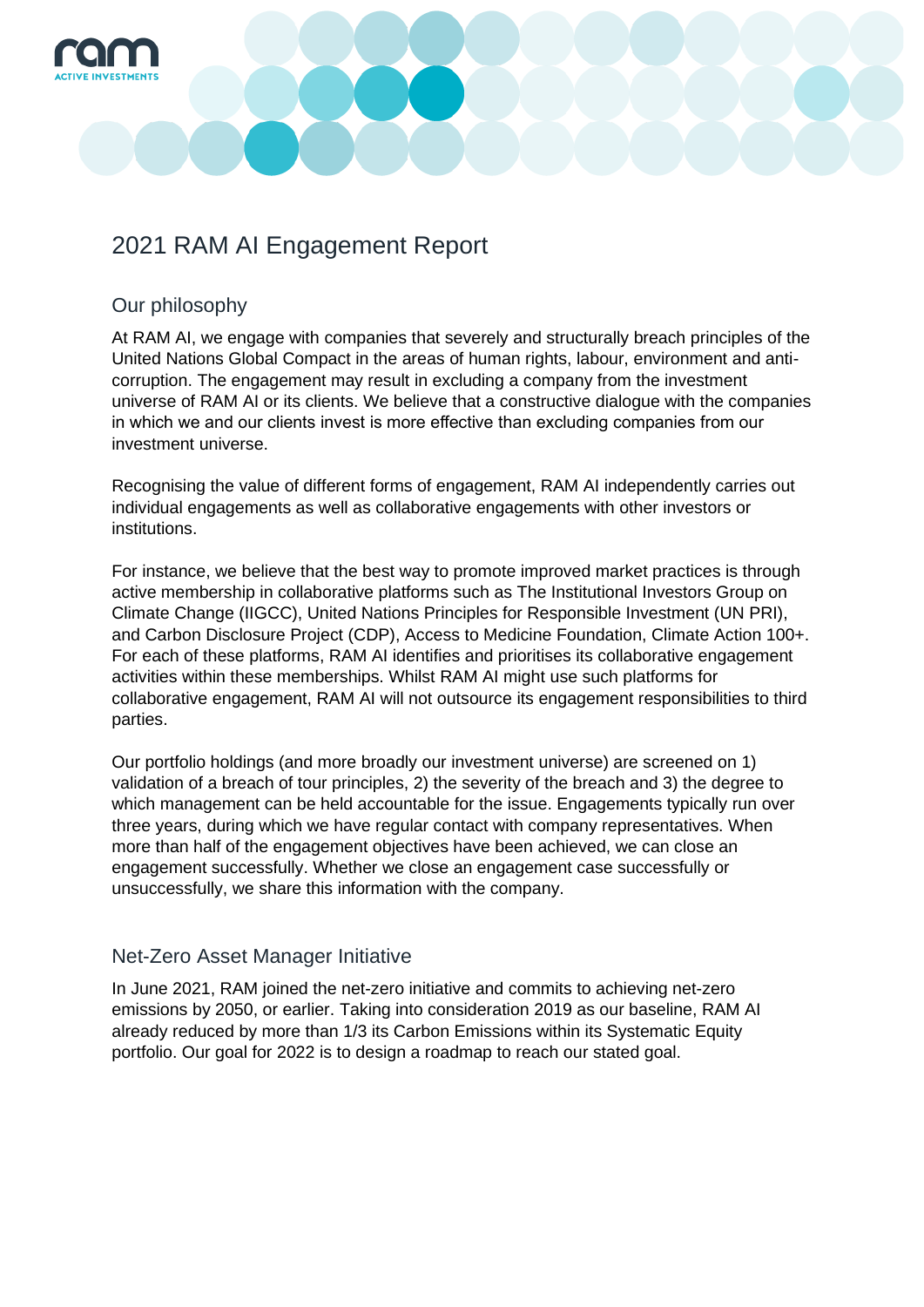

#### CDP Non-Disclosure Campaigns

As a CDP signatory, each year, we join this campaign and directly engage with companies to disclose environmental performance to CDP.

In 2021, we selected 103 companies to engage with through the CDP campaign. Out of 103, we were lead engagement investors for 19 of them and signatories for the remaining ones. As a Lead investor, we sent out letters urging companies to disclose the impact of their activities on the Climate, Water and Forest thematic areas. We feel more strongly about Climate thus we chose to engage more on this issue. Please see annexe 1 for the list of these companies. We have observed that thanks to the campaign more companies are opting to disclose their emissions.

## Climate Action 100+

Climate Action 100+ engagement focuses on 167 companies that are critical to the net-zero emissions transition. RAM AI continues its ongoing engagement through Climate Action 100 on key names within its portfolio. We are monitoring the progress of the engagement led by the Lead investors and participating in the preparation of the engagement for selected companies.

# 2021 Global Investor Statement to Governments on the Climate Crisis

RAM AI signed the 2021 Global Investor Statement to Governments on the Climate Crisis. RAM AI is among 733 investors collectively managing over US\$52 trillion in assets that are calling on governments to raise their climate ambition and implement meaningful climate policies ahead of COP26. We are an active member of the IGCCC; we are active in many working groups such as the Potential Adverse Impacts working group.

#### Hackathon – Opengeneva

Partnering with CERES (ceres.org), RAM AI participated in the Sustainable Financial Hack 2021 organised by Open Geneva as part of the Building Bridges Week. We presented a hackathon challenge to develop ways to predict the current carbon emissions of the companies rather than wait until the end of the year for them to disclose them. The participation was lively, and some interesting solutions were offered by the participants. We are continuing our work on these themes.

In 2022, we will continue to engage on this platform via hackathons and round table discussions among other activities.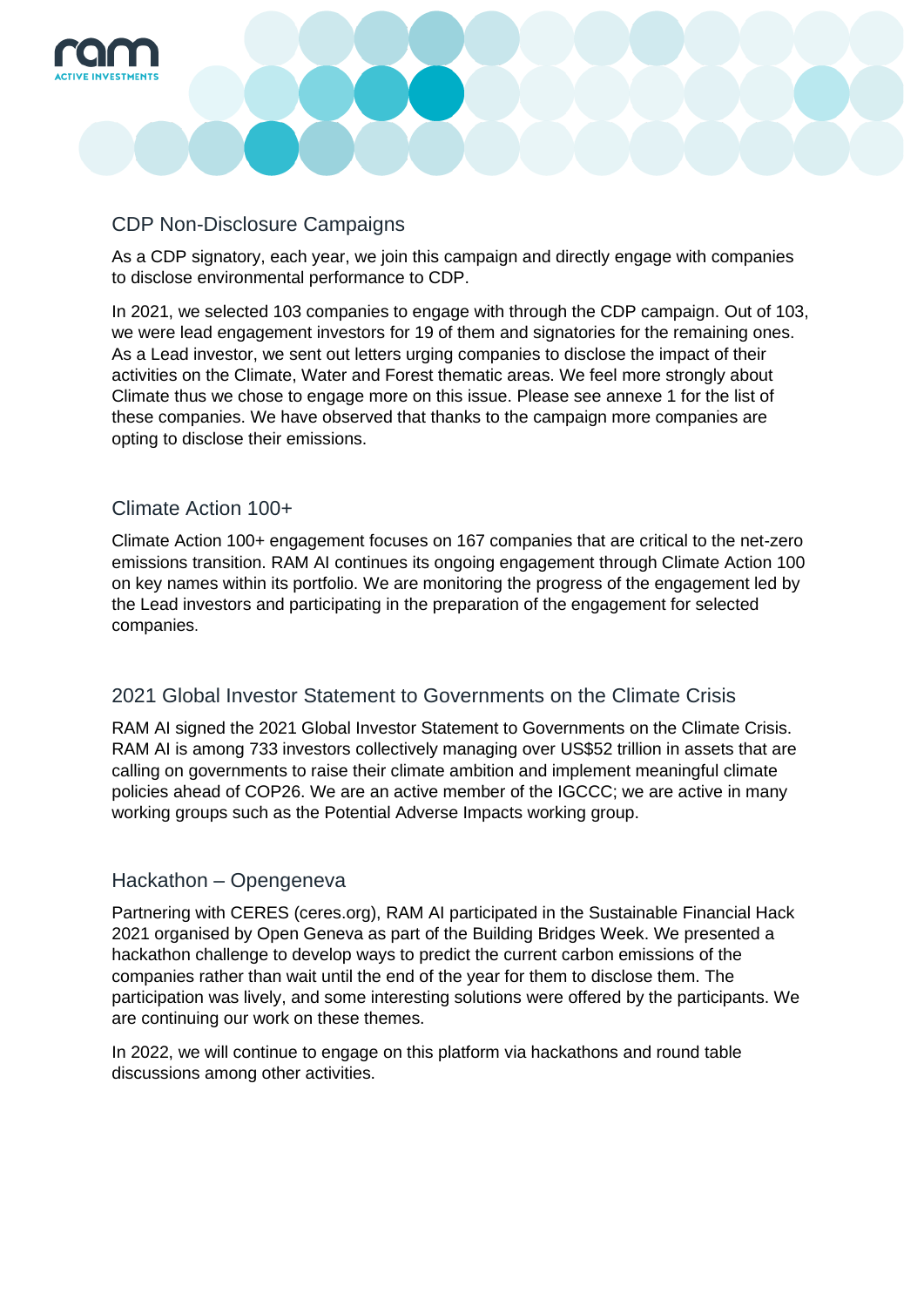

## MEMBERSHIP AND GUIDING PRINCIPLES (ACTIVE OWNERSHIP-ENGAGEMENT)

RAM AI actively supports, through membership or being a signatory of the following organisations, principles and initiatives:

- Principles for Responsible Investment (PRI)
- Carbon Disclosure Project (CDP)
- Swiss Sustainable Finance (SSF)
- Geneva Sustainable Finance (GSF)
- UN Global Compact
- Institutional Investors Group on Climate Change (IIGCC)
- Climate Action 100+
- Climate Neutral Now Pledge
- Task Force on Climate-related Financial Disclosures (TCFD)
- Access to Medicine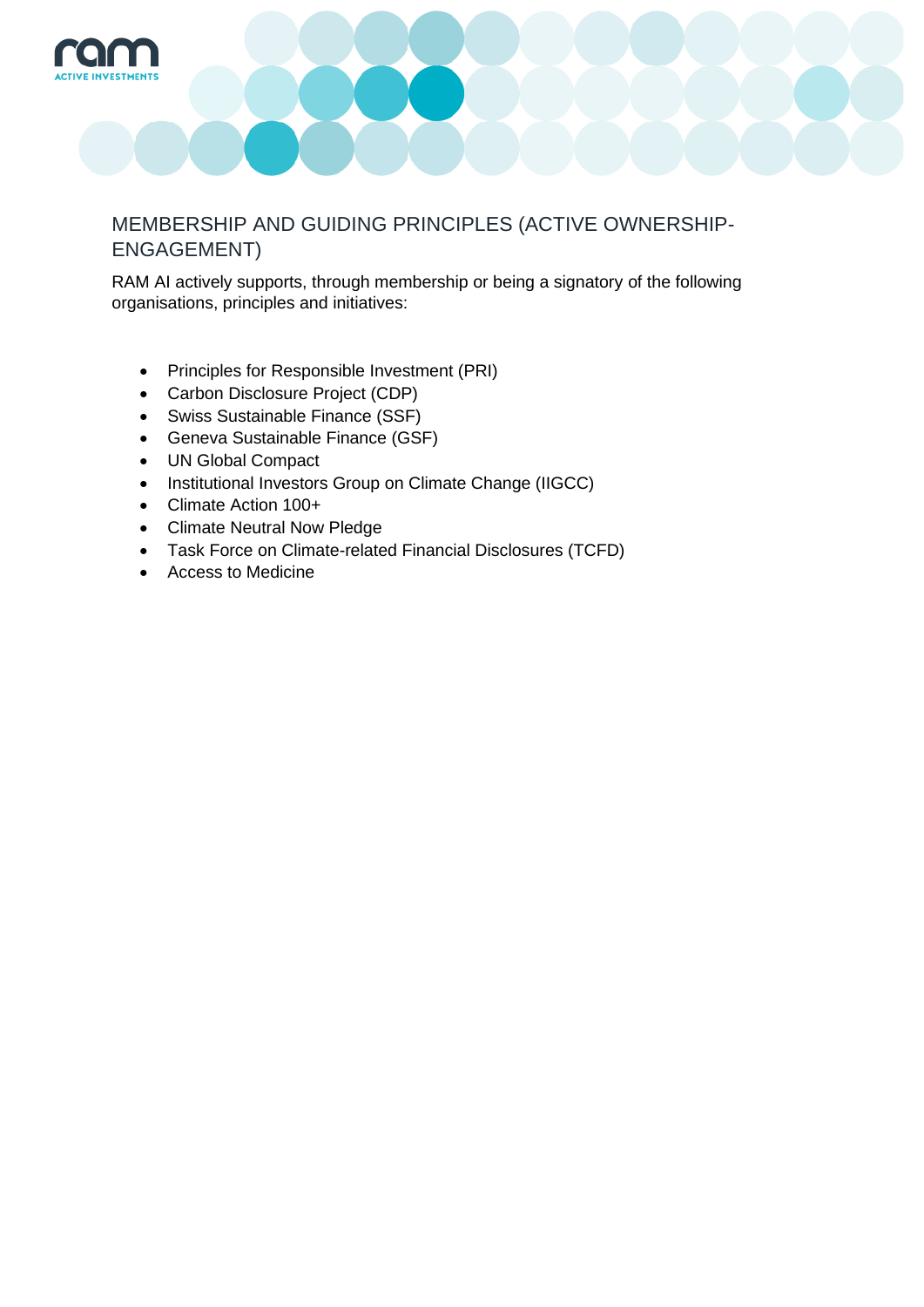

| Company           | <b>HQ Country</b> | <b>Industry</b>                  | <b>Sector</b>                                       | <b>Activity</b>                       | <b>Climate</b> | <b>Forest</b> | Water       |
|-------------------|-------------------|----------------------------------|-----------------------------------------------------|---------------------------------------|----------------|---------------|-------------|
| Company 1         | Austria           | Manufacturing                    | Powered machinery                                   | Industrial machinery                  | <b>Lead</b>    |               | <b>Lead</b> |
| <b>Company 2</b>  | Netherlands       | <b>Materials</b>                 | Chemicals                                           | Specialty chemicals                   | Co-sign        | <b>Lead</b>   | <b>Lead</b> |
| Company 3         | Sweden            | <b>Services</b>                  | <b>Financial services</b>                           | Asset managers                        | <b>Lead</b>    |               |             |
| Company 4         | Switzerland       | Power generation                 | Renewable power<br>generation                       | Hydro generation                      | <b>Lead</b>    |               | <b>Lead</b> |
| Company 5         | Switzerland       | Biotech, health care<br>& pharma | Biotech & pharma                                    | Pharmaceuticals                       | <b>Lead</b>    |               | <b>Lead</b> |
| Company 6         | Israel            | <b>Services</b>                  | Media, telecommunications<br>& data center services | Telecommunications services           | <b>Lead</b>    |               |             |
| <b>Company 7</b>  | Italy             | Manufacturing                    | Electrical & electronic<br>equipment                | Household appliances                  | <b>Lead</b>    |               |             |
| Company 8         | Netherlands       | Services                         | <b>Financial services</b>                           | Asset managers                        | <b>Lead</b>    |               |             |
| Company 9         | Sweden            | Biotech, health care<br>& pharma | Medical equipment &<br>supplies                     | Health care supplies                  | <b>Lead</b>    |               |             |
| <b>Company 10</b> | Germany           | Retail                           | Discretionary retail                                | Specialist retail                     | <b>Lead</b>    |               |             |
| <b>Company 11</b> | United Kingdom    | Biotech, health care<br>& pharma | Biotech & pharma                                    | Pharmaceuticals                       |                |               | <b>Lead</b> |
| <b>Company 12</b> | Sweden            | Food, beverage &<br>agriculture  | Logging & rubber tapping                            | Logging                               |                |               | <b>Lead</b> |
| <b>Company 13</b> | Republic of Korea | <b>Services</b>                  | <b>Financial services</b>                           | Insurance                             | <b>Lead</b>    |               |             |
| <b>Company 14</b> | United Kingdom    | Manufacturing                    | Metal products<br>manufacturing                     | <b>Fabricated metal</b><br>components |                |               | <b>Lead</b> |
| <b>Company 15</b> | South Africa      | Retail                           | Discretionary retail                                | Apparel stores                        | Co-sign        |               | <b>Lead</b> |